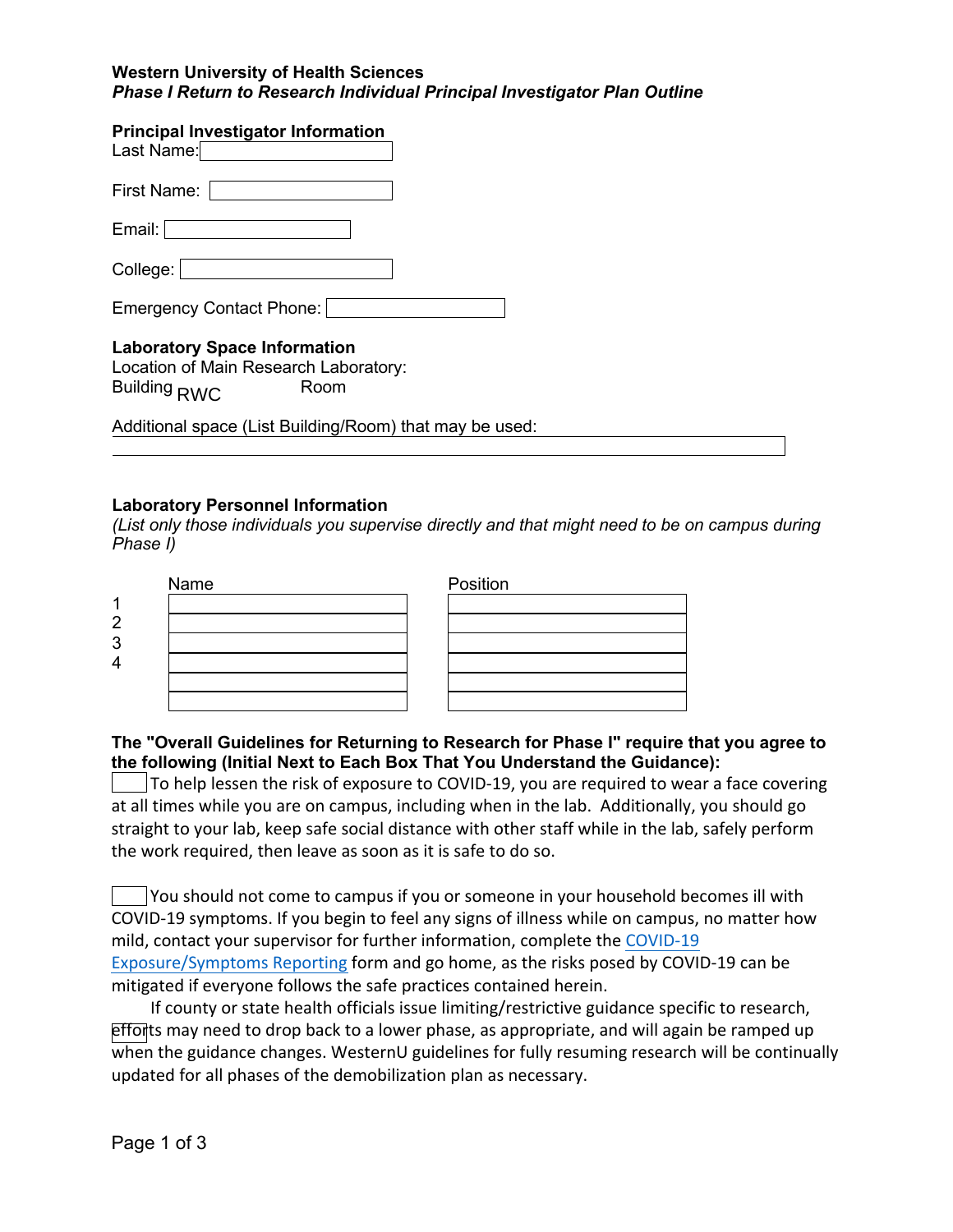Some research projects have successfully and safely transitioned to being fully remote, requiring infrequent or no access to university spaces. While challenges exist for faculty working at home (see WesternU Equity, Dversity, and Inclusivity (EDI) policy), for the foreseeable future, priority for work on campus will be given to those projects that are dependent on campus facilities.

 Our standards for safety and safe work practices must be rigorously and equitably maintained, with adequate access to personal protective equipment (PPE) specific to routine research hazards, as well as enhanced supplies required to reduce the spread of COVID-19 (e.g., N95 respirator masks, goggles, face shields), provided centrally through Environmental Health & Safety (EH&S) for everyone working on campus. If the required laboratory PPE cannot be provided at any point, not only can research not be ramped up to the next level, but it may also have to be ramped down, until these supplies are available. *If the required PPE is not available and physical distancing cannot be maintained, the research cannot ramp up.* 

 Considerations and accommodations need to be made very carefully for individuals in high-risk groups who are particularly vulnerable to COVID-19. Contact HR to discuss options related to employees seeking accommodation.

 Ramp-up research activities in such a way as to mitigate the risks of contracting COVID-19 for all employees in compliance with public health guidelines.

 Everyone must complete the WesternU COVID-19 Symptoms Monitoring Survey each day before coming to campus.

 The number of people in a workspace must be limited. To maximize the utility of workspaces, staggered work shifts will be implemented.

# **Plan For Following Phase I Return to Research Plan**

*As every faculty has a different approach to running their labs, please explain how your laboratory will follow the guidelines for the return to research.*

What are the guidelines for your different laboratory spaces in terms of how many personnel should be working in that space at a time and where they can work? (e.g., one person per bay or only one person in a room at a time)

How will you schedule your laboratory personnel during Phase I. How will laboratory personnel know when to come in and when not to come in during this phase so as to avoid working near other lab personnel?